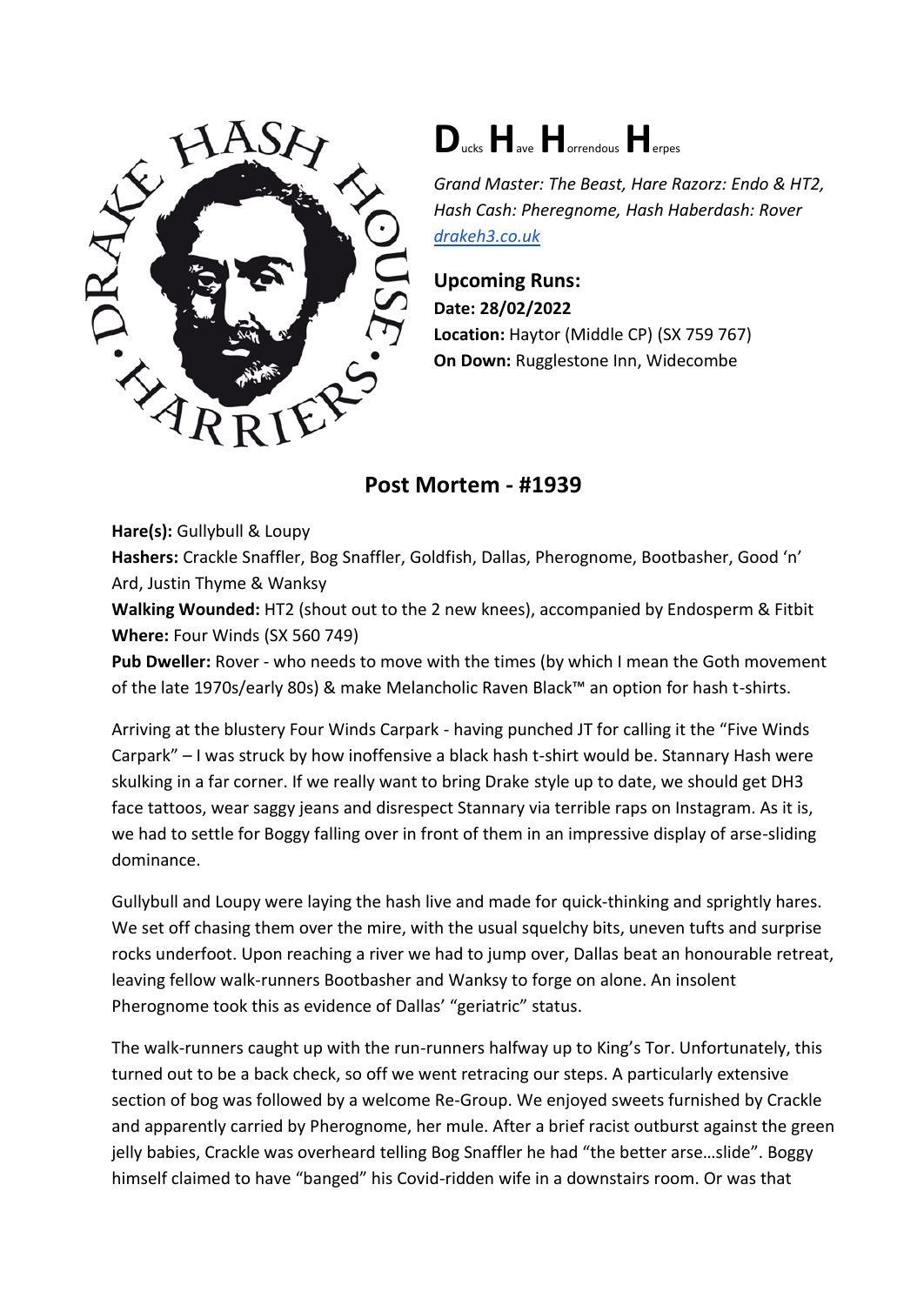"banned"? Considering the virus, JT hoped that they had taken full body prophylactic precautions a la \*that\* Naked Gun film. Stay safe, everyone!

Loupy and Gullybull sprinted ahead and in the end, only one hasher caught up with our valiant hares. It seems that Dallas had the last laugh, despite being geriatric. JT claimed to have executed "a really cool tactical roll" to salvage a fall during the On Home. I didn't see it myself, but from experience can only imagine he looked like a wounded goat flailing wildly in the night.

And speaking of creepy farm animals, the walkers found this amazing sheep skull! Fitbit shone her torch through it and transformed herself into a witchy druid god…creature…thing. I actually have 2 sheep skulls called Edgar and Timothy, which JT collected from previous hashes for me, and that doesn't make me weird at all.



~ Fitbit can be seen in her local production of "The Wicker Man" from 1st April ~

Then we went to the pub and stuff. Oh, and I still haven't been officially named.

\*Sniffles quietly into sleeve\*

Emma/Wanksy